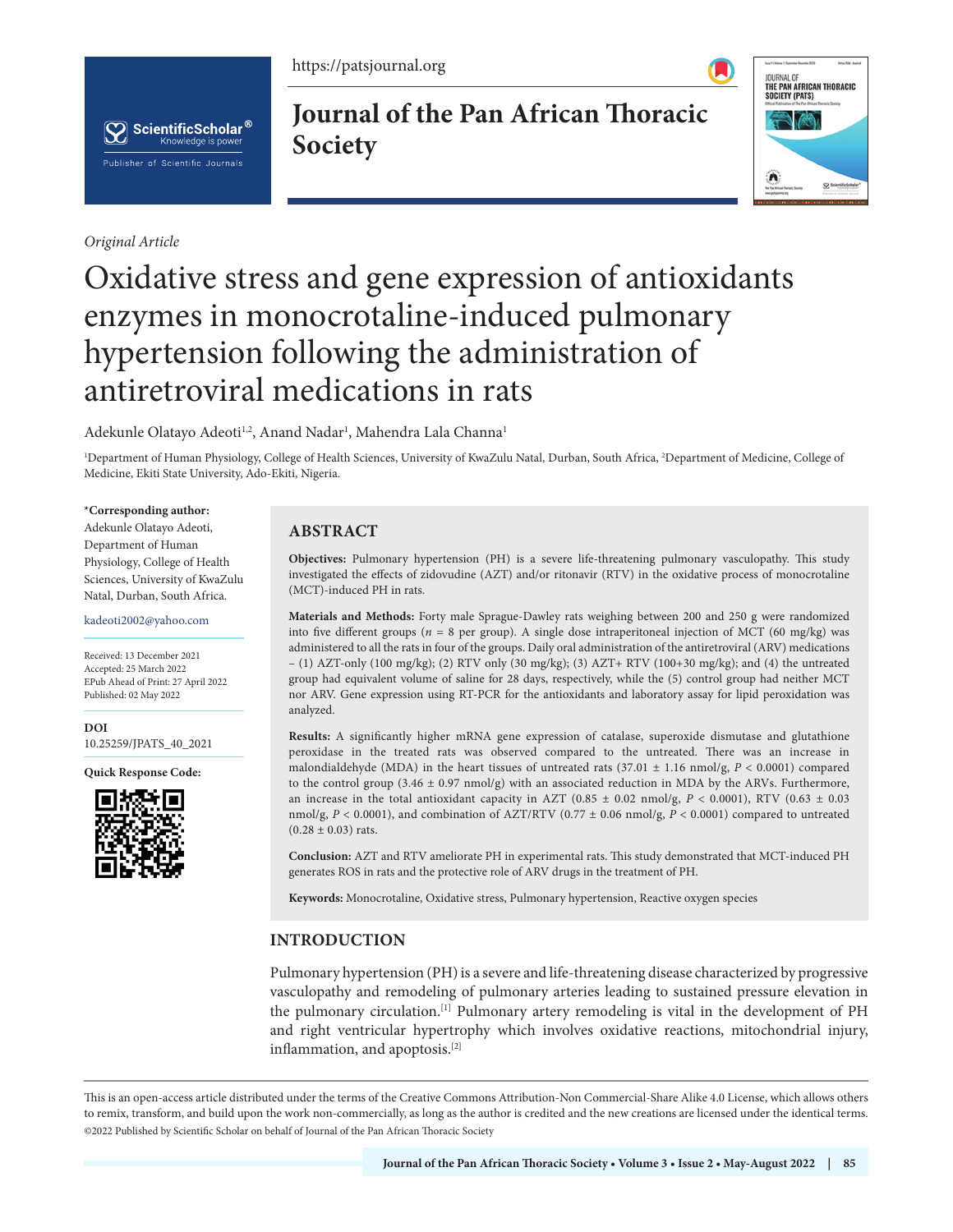Oxidative stress is one of the identified factors, of the several complex processes, that culminate in the vascular remodeling toward the development and progression of PH.[3] An imbalance in the reactive oxygen species (ROS) handling due to either the overproduction of ROS and/or decreased capability of antioxidant defenses result in vasoconstriction through smooth muscle cell contraction due to a rise in cytosolic free Ca<sup>2+</sup> concentration.<sup>[4]</sup> An upregulation of ROS in the pathogenesis of PH has been reported in both animal models and humans with PH.<sup>[5-7]</sup>

HIV-associated PH (HIV-PH) is a recognized complication of HIV/AIDS. The prevalence of HIV-PH has remained stable in the developed countries in developed countries before and after the advent of antiretroviral (ARV) drugs. However, the reported prevalence of HIV-PH is known to be relatively higher in sub-Saharan Africa countries.[8,9] The pathogenesis of HIV-PH remains unclear and there is no evidence that HIV infects pulmonary artery endothelial cells neither does its proteins accumulate insignificant amount in pulmonary vascular tissues during this process.<sup>[10]</sup>

Furthermore, there is ambiguity in the role of the ARV medications in the development and progression of the disease which has been reported in some studies to decrease pulmonary arterial pressure.<sup>[10,11]</sup> The demonstration of some ARVs with the different mechanisms of action, such as zidovudine (AZT) and indinavir in animal models, were reported to induce PH through endothelin-1 production, endothelial mitochondrial dysfunction, and excessive ROS generation.[12,13] Nonetheless, AZT also has potent antiinflammatory and antioxidant activities while protease inhibitors (PIs) like ritonavir (RTV) have demonstrated a protective role in an animal model of HIV-PH[14,15] Likewise, several translational studies have shown the beneficial effect of ARVs medications in HIV-PH risk reduction and the variable outcomes among established early-stage HIV-PH patients.<sup>[16,17]</sup> This present study was conducted to identify the role of ARV medications especially AZT and RTV, in the oxidative process of monocrotaline (MCT)-induced PH in rats. Hence, the study investigated the hypothesis that regular administration of ARV medications in MCT-treated rats ameliorates PH through the oxidative stress-dependent mechanism.

## **MATERIALS AND METHODS**

### **Animals**

The animal experiment was approved by the Animal Research Committee of the University of KwaZulu-Natal, South Africa with the approval number AREC/066/018M. The study was conducted in accordance with the standard protocol and the ARRIVE guideline at the Biomedical Resource Centre at the University of KwaZulu-Natal, South Africa.<sup>[18]</sup> Forty adult male Sprague Dawley rats (200–250 g) were housed at 18–22°C under a 12-h light/12-h dark cycle with free access to food and water.

## **Experimental design**

The 40 adult male Sprague-Dawley rats were randomly assigned into five groups. One of the groups  $(n = 8)$ served as the control while the remaining 32 rats were the PH model group that received a single 60 mg/kg intraperitoneal dose of MCT (Replamed, South Africa). Similarly, the rats in the control group were injected with the equivalent volume of sterile saline. The rats in the treatment group were randomized into four subgroups (n=8 per group). Following the administration of MCT, rats in the treatment groups were dosed once daily on the ARV drugs of AZT (100 mg/kg), RTV (30 mg/kg), or a combination of both AZT/RTV (100 mg/kg/30 mg/kg) or saline administration over a period of 4 weeks. The experiment was concluded on the 28<sup>th</sup> day and the rats were sacrificed by decapitation where the rats' heart and lung tissues were harvested. There were five groups: (1) Control; (2) MCT + AZT; (3) MCT + RTV; (4) MCT + AZT + RTV, and (5) MCT alone.

## **Measurements of oxidative stress**

The heart tissues were homogenized in ice-cold saline (0.9%) in a glass homogenizer; thereafter the homogenate was centrifuged at 2500 r/min for 10 min at 4°C temperature. The supernatant of homogenate (10%, w/v) was employed for the subsequent tests. Total antioxidant capacity (TAC) activity was determined using the colorimetric assay. TAC determination (ElabScience, Biotechnology, MD, USA) was carried out following the manufacturer's protocol. While malondialdehyde (MDA) assay (Oxis Research, Portland, OR, USA) was demonstrated using the colorimetric quantification as a marker of lipid peroxidation. MDA concentration (µM) was measured at 532 nm and calculated using an MDA standard curve. The activities of MDA and TAC in the supernatant were determined according to the instructions of the respective testing kit (TAC assay kit, ElabScience, Biotechnology, MD, USA) and a microplate reader (Spectrostar Nano Bmg Labtech, Germany).

## **Morphometric analysis**

The harvested rats' lungs were immersed in 10% neutral buffered formalin and embedded in paraffin. Tissues were sectioned at 4 μm, stained with hematoxylin and eosin, and analyzed. A computerized morphometric system (Leica DM 500, Germany) was connected to light microscopy for the assessment of the slides. The slides were evaluated by light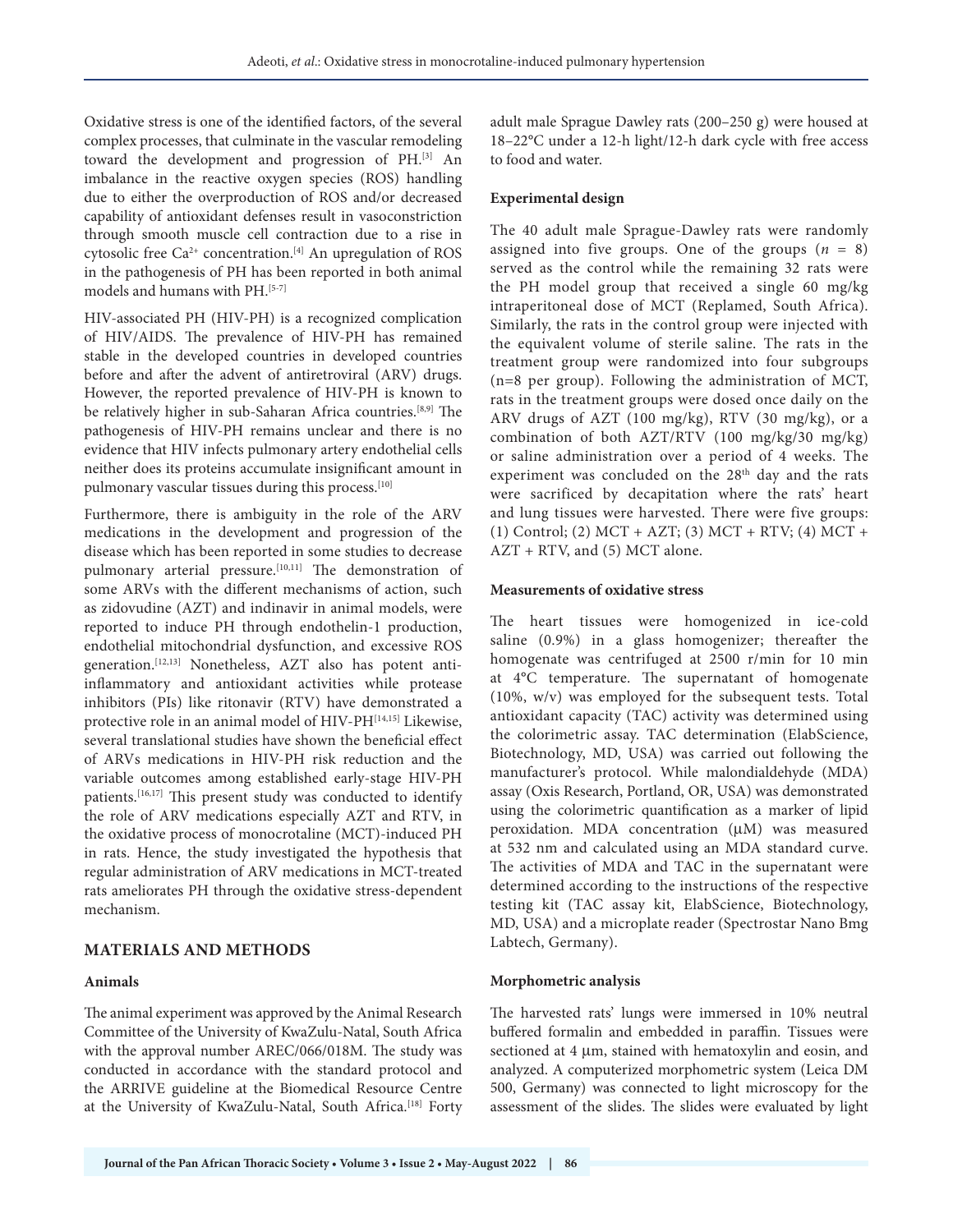microscopy at ×400 magnification, and the reviewers (AO and AN) who assessed the extent of vascular remodeling were blinded to the grouping. We randomly selected ten fields containing terminal arterioles (50–150 mm external diameters) and the dimensions of the external elastic lamina and the internal elastic lamina of each vessel were measured. The wall thickness (percent) of the arterioles was calculated using the formula as wall thickness (%) =  $100 \times (1$ –internal elastic lamina/external elastic lamina).<sup>[19]</sup>

#### **Quantitative real-time PCR**

Total RNA was isolated from the rat heart using TRIzol (Zymo Research), subsequently transcribed into cDNA, and qPCR was performed. Primers for catalase (CAT) (5'-CCTCAGAAACCCGATGTCCTG-3' and 5'- GTCAAAGTGTGCCATCTCGTCG -3'), MnSOD (5'-ACCGAGGAGAAGTACCACGA-3' and 5'- TAGGGCTCAGGTTTTGTCCAG -3'), GPX-1 (5'-TGAGAAGTGCGAGGTGAATG-3' and 5'- CGGGGACCAAATGATGTACT-3') and GAPDH (5'-TGATTCTACCCACGGCAAGTT-3', and 5'-TGATGGGTTTCCCATTGATGA-3') were purchased from Inqaba (South Africa). Primers for gene expression analysis were designed using published sequence information (Ren *et al.*, 2019).<sup>[20]</sup> PCR was performed in a 0.1 mL tube containing 2 µL cDNA, 1 µL (10 pmol) rat forward primer and reverse primer, 2 µL dNTP (1.25 mM each nucleotide), 5 µL SybrGreen, and 1µL dH2O. After denaturation at 95°C for 10 min, the mixture underwent PCR for 40 cycles at 95°C for 60 s, annealing temperature for 60 s, and elongation at 72°C for 60 s. The relative expression of protein mRNA level to GAPDH mRNA was calculated from the cycle threshold value by a ΔΔCq method and presented as relative to control.

#### **Drugs**

The MCT was purchased from Replamed (South Africa), while AZT from Aspen Pharmacare Limited (Aspen, South Africa), and RTV from Abbvie Limited (Abbvie, South Africa). The dosage of the medications was based on previous studies involving rats.[15,21] Of the major classes of ARV drugs, nucleoside reverse transcriptase inhibitors, which include AZT and PIs like RTV, have been the most widely implicated drug classes in the development of endothelial dysfunction.[22]

#### **Statistical analysis**

Statistical differences were analyzed by one-way ANOVA with Tukey multiple comparison post-test. Data were recorded as mean ± SEM with *P* < 0.05 considered significant. All analyses were performed using GraphPad Prism 6.0 (GraphPad Software, San Diego, CA).

#### **RESULTS**

#### **Assessment of lipid peroxidation**

[Figure 1] shows a significant increase in the level of MDA in the heart tissues of experimental rats treated with MCT (37.01 ± 1.16 nmol/g, *P* <0.0001) compared to the rats in the control group (3.46  $\pm$  0.97 nmol/g). The administration of AZT (8.80 ± 1.21 nmol/g, *P* < 0.0001), RTV (8.47 ± 1.24 nmol/g,  $P < 0.0001$ ), and a combination of both drugs (9.18  $\pm$  0.98 nmol/g, *P* < 0.0001) was associated with mitigation of the effect of MCT by the reduction in the MDA levels in the heart of treated rats.

#### **Assessment of TAC**

There was a significant difference in the TAC of the heart tissue of the rats in the control group compared to the treatment group exposed to only MCT, without any ARV drugs given as shown in [Figure 2]. A significant increase in TAC levels in the heart tissues of the rats treated with AZT  $(0.85 \pm 0.02 \text{ nmol/g}, P < 0.0001)$ , RTV  $(0.63 \pm 0.03 \text{ nmol/g}, P < 0.0001)$ 



**Figure 1:** Level of lipid peroxidation in rat heart tissue. Values are expressed as mean  $\pm$  SEM ( $n = 8$ /group). In comparison with the control: \**P* < 0.05, \*\**P* < 0.01, \*\*\**P* < 0.001, and \*\*\*\**P* < 0.0001 while in comparison with MCT  $^{*}P < 0.05$ ,  $^{**}P < 0.01$ ,  $^{***}P < 0.001$ , and ####*P* < 0.0001. MCT + DRUG COMBO represents MCT plus combination of Zidovudine and Ritonavir.



**Figure 2:** Total antioxidant capacity of the rat heart tissues. Values are expressed as mean  $\pm$  SEM ( $n = 8$ /group). In comparison with the control:  $*P < 0.05$ ,  $*P < 0.01$ ,  $*+P < 0.001$ , and  $*+P < 0.0001$ while in comparison with MCT  $^{*}P < 0.05$ ,  $^{*}P < 0.01$ ,  $^{*}P < 0.001$ , and ####*P* < 0.0001. MCT + DRUG COMBO represents MCT plus combination of Zidovudine and Ritonavir.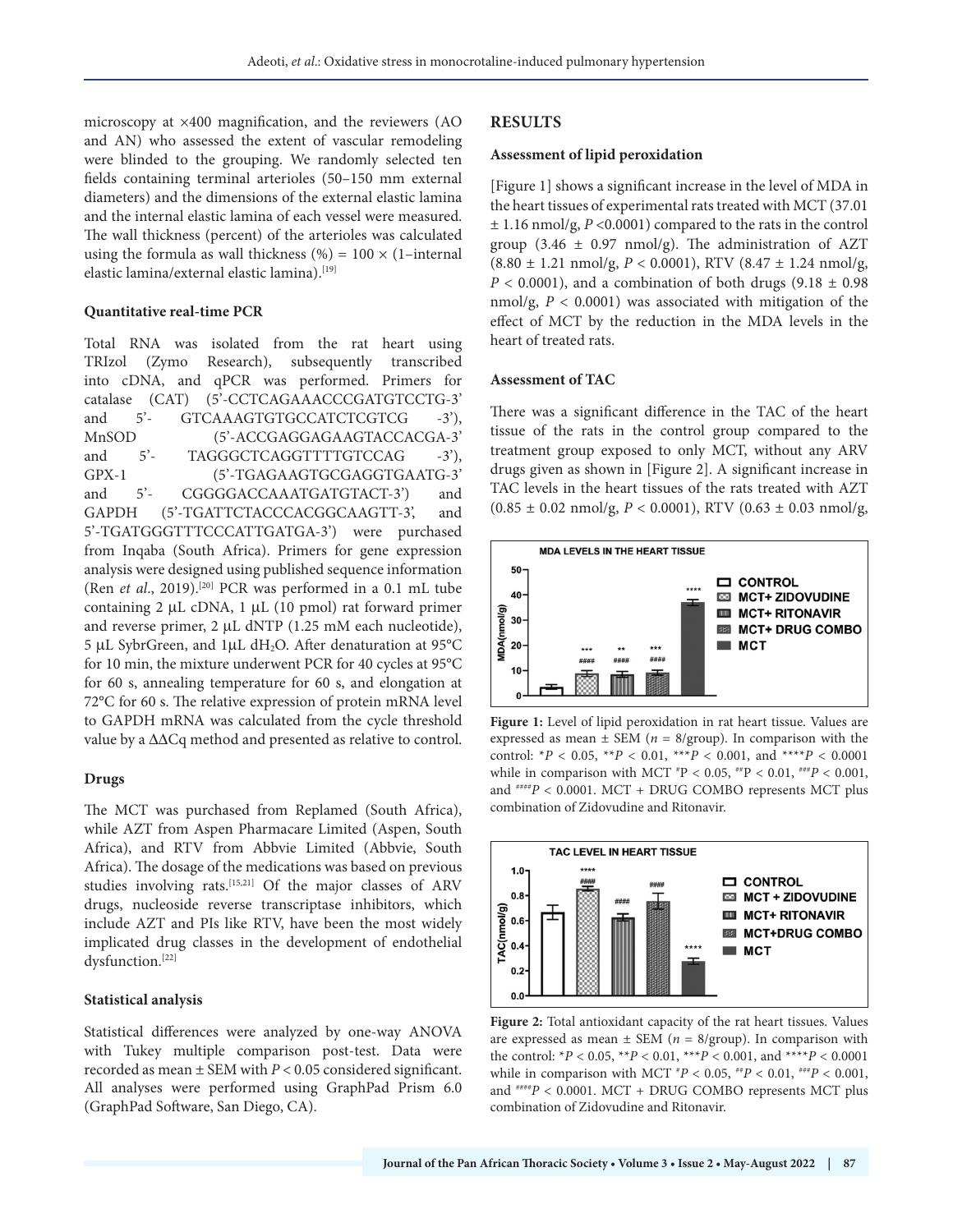$P < 0.0001$ ), or a combination of both drugs  $(0.77 \pm 0.06$ nmol/g, *P* < 0.0001) was observed when compared to the group administered only MCT  $(0.28 \pm 0.03)$ .

## **Relative mRNA expression of superoxide dismutase (SOD) in the rat heart tissue**

[Figure 3] shows the relative mRNA expression of SOD in the heart tissue of rats exposed to only MCT was significantly lower (1.39  $\pm$  0.14,  $P < 0.0001$ ) than in the control group (6.02  $\pm$  0.17). MCT exposed animals treated with AZT (6.25 ± 0.26, *P* < 0.0001), RTV (5.78 ± 0.25, *P* < 0.0001), and a combination of both drugs (6.45 ± 0.42, *P* < 0.0001) expressed a significantly higher level of SOD mRNA in comparison to the animals exposed to MCT without any treatment with ARV drugs.

#### **Relative mRNA expression of CAT in the rat heart tissue**

The relative mRNA expression of CAT in the heart tissue of animals exposed to only MCT was significantly lower  $(0.91 \pm 0.06, P < 0.0001)$  than in the control group (1.88  $\pm$ 0.15,  $P < 0.0001$ ). It was also observed that MCT exposed animals treated with AZT (1.99 ± 0.09, *P* < 0.0001), RTV  $(1.90 \pm 0.02, P < 0.0001)$ , and a combination of both drugs  $(1.96 \pm 0.04, P = 0.0001)$  expressed a significantly higher level of CAT mRNA in comparison to the animals exposed to MCT without treatment with any ARV drugs as shown in [Figure 4].

## **Relative mRNA expression of glutathione peroxidase in the rat heart tissue**

The relative mRNA expression of glutathione peroxidase in the heart of experimental animals exposed to MCT only  $(0.51 \pm 0.17, P < 0.0001)$  was significantly lower than that of the control group  $(2.255 \pm 0.16)$  as shown in [Figure 5]. The level of glutathione peroxidase mRNA expressed in MCT animals treated with AZT (2.35 ± 0.19, *P* < 0.0001), RTV (2.06 ± 0.09, *P* < 0.0001), and a combination of both drugs  $(2.28 \pm 0.19, P < 0.0001)$  was similar to that of the control group but it was significantly higher than the glutathione mRNA expressed in the heart of animals exposed to only MCT.

## **Animal survival rate**

All the 40 rats survived the 1, 2, and 3 weeks and the rats in the control and treated groups remained active even till the end of the study. In contrast, three rats in the untreated group died in the 4<sup>th</sup> week of the study on days 23 and 25 with 38% death rate at the end of the experiment  $(P = 0.0097)$ . During the study, none of the rats in the control group (unexposed) died as well as those on ARV medication, namely, an AZT, RTV, or a combination of both drugs.



**Figure 3:** Relative mRNA expression of superoxide dismutase in the rat heart tissue. Values are expressed as mean ± SEM (*n* = 8/group). In comparison with the control:  $*P < 0.05$ ,  $**P < 0.01$ ,  $***P < 0.001$ , and \*\*\*\**P* < 0.0001 while in comparison with MCT  $^*P$  < 0.05, *<sup>P</sup>* < 0.05, ##*P* < 0.01, ###*P* < 0.001, and ####*P* < 0.0001. MCT + DRUG COMBO represents MCT plus combination of Zidovudine and Ritonavir.



**Figure 4:** Relative mRNA expression of catalaze in the heart tissue of experimental rats. Values are expressed as mean ± SEM ( $n = 8$ /group). In comparison with the control:  $*P < 0.05$ ,  $*P < 0.01$ , \*\*\* $P < 0.001$ , and \*\*\*\* $P < 0.0001$  while in comparison with MCT  $P^*P < 0.05$ ,  $P^*P < 0.01$ ,  $P^*P < 0.001$ , and  $P^*P < 0.0001$ . MCT + DRUG COMBO represents MCT plus combination of Zidovudine and Ritonavir.



**Figure 5:** mRNA expression of glutathione peroxidase in the heart tissue of experimental rats Values are expressed as mean ± SEM ( $n = 8$ /group). In comparison with the control:  $*P < 0.05$ ,  $*P < 0.01$ , \*\*\* $P$  < 0.001, and \*\*\*\* $P$  < 0.0001 while in comparison with MCT *P* < 0.05, ##*P* < 0.01, ###*P* < 0.001, and ####*P* < 0.0001. MCT + DRUG COMBO represents MCT plus combination of Zidovudine and Ritonavir.

### **Histological examination of the lung tissues of rats**

Histological examination of the slides under the light microscope following H and E staining shows profound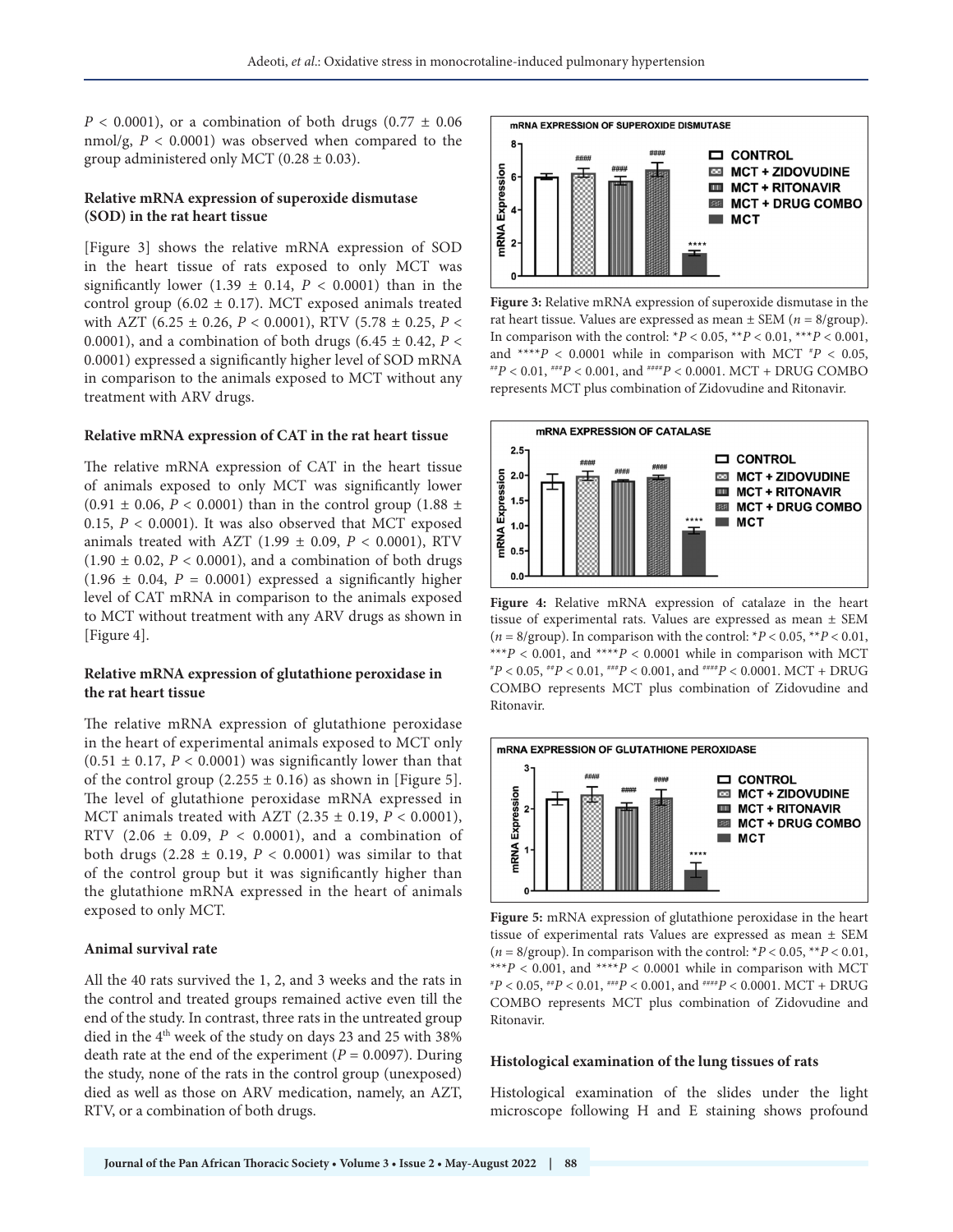

Figure 6: Representative images of lung stained with H and E for the different groups (Image a – Control, Image b – MCT+Zidovudine, Image c – MCT+Ritonavir, Image d – MCT+Drugs combination of Zidovudine and Ritonavir, and Image e – MCT).

thickening in the media wall of the muscular pulmonary arteries in the lungs of rats treated with MCT. The arteries of rats treated with ARV medications were thicker than controls but not like those with only MCT as shown in [Figure 6].

The degree of arteriolar wall thickness in the different groups is demonstrated in [Figure 7]. The treatment group with MCT shows significantly higher percentage wall thickness than the control (67.47 ± 1.22% vs. 31.83 ± 1.09%, *P* < 0.0001). The ARV drug-AZT (41.17 ± 0.52% vs. 67.47 ± 1.22%, *P* < 0.0001), drug-RTV (39.83 ± 0.32% vs. 67.47 ± 1.22%, *P* < 0.0001), and a combination of both (AZT and RTV) drugs (39.53  $\pm$  0.84% vs.  $67.47 \pm 1.22$ ,  $P < 0.0001$  when compared to MCT group significantly shows reduction in the percentage wall thickness.

## **DISCUSSION**

This study showed the effects of ARVs on MCT-induced PH as it relates to oxidative stress. There was a decrease in MDA as evidence of lipid peroxidation and accompanying elevation in oxidative markers in the heart tissues of rats treated with ARV. This reduction in MDA levels while there were increased levels in TAC, SOD, CAT, and GPx was observed as well as the relative minimal thickness in the pulmonary arterioles of the lungs of MCT rats following the ARVs administration.

In our study, the critical period following the 4 weeks of intraperitoneal administration of MCT as observed in other studies showed the occurrence of death in rats, especially the untreated ones. This finding was similar to reports in the literature, for the establishment of the PH model in rats where after 28 days of the single dose of 60 mg/kg of MCT, there was an increased likelihood of mortality in rats.[23] This finding was due to the severity of the PH as it progresses beyond the 1st month of the experimental administration of MCT in the rats.

The role of ROS in the development and progression of PH following MCT administration has been well documented. Similarly, the mitigating effects of molecular hydrogen and anti-ROS medications have been demonstrated to improve MCT-induced PH in rats; however, the effects of ARV medication in this regard have not been explored.[6,23] The generation of ROS in MCT-injected rats is responsible for the development of PH which results from the reduction in nitric



**Figure 7:** Wall thickness of pulmonary arterioles in lung tissues of experimental rats. Values are expressed as mean ± SEM (*n* = 8/ group). In comparison with the control:  $*P < 0.05$ ,  $*P < 0.01$ , \*\*\* $P$  < 0.001, and \*\*\*\* $P$  < 0.0001 while in comparison with MCT  $^{*}P < 0.05, \ {^{**}P} < 0.01, \ {^{***}P} < 0.001, \ {\rm and} \ {^{***}P} < 0.0001, \ {\rm MCT + DRUG}$ COMBO represents MCT plus combination of Zidovudine and Ritonavir.

oxide (NO) levels and the proliferation of pulmonary arterial smooth muscle cells, which ultimately enhances pulmonary vasoconstriction and remodeling.<sup>[24,25]</sup>

In the study, marked thickening in the pulmonary arteriolar media walls was observed in the histopathology results of the lungs in the MCT treated rats compared to those treated with ARV medications. This observed finding was similar to the report in a previous study by Lee *et al*. [26] where prominent medial hypertrophy of the muscular pulmonary arteries was seen in MCT-induced PH rats. This structural change in the MCT treated rats when compared to the control and the rats that were administrated AZT and RTV could be explained by the mitigating effects of the ARV medications on MCT treated rats.

In animal models, increased MDA level has been reported in PH compared to controls and the degree of elevation of MDA has been correlated with the disease severity.<sup>[2,27,28]</sup> This similar finding was observed in our study, as the heart tissues of rats exposed to MCT showed elevated levels of MDA, which was significantly mitigated by administration of AZT, RTV, or both drugs in combination. This was likewise elucidated in the study by Feng *et al*., where an increased MDA level in MCT-induced PH in rats revealed that the administration of a redox regulatory agent was protective against PH.[24]

The overall balance between oxidants and antioxidants is reflected by the level of TAC which is an indicator of available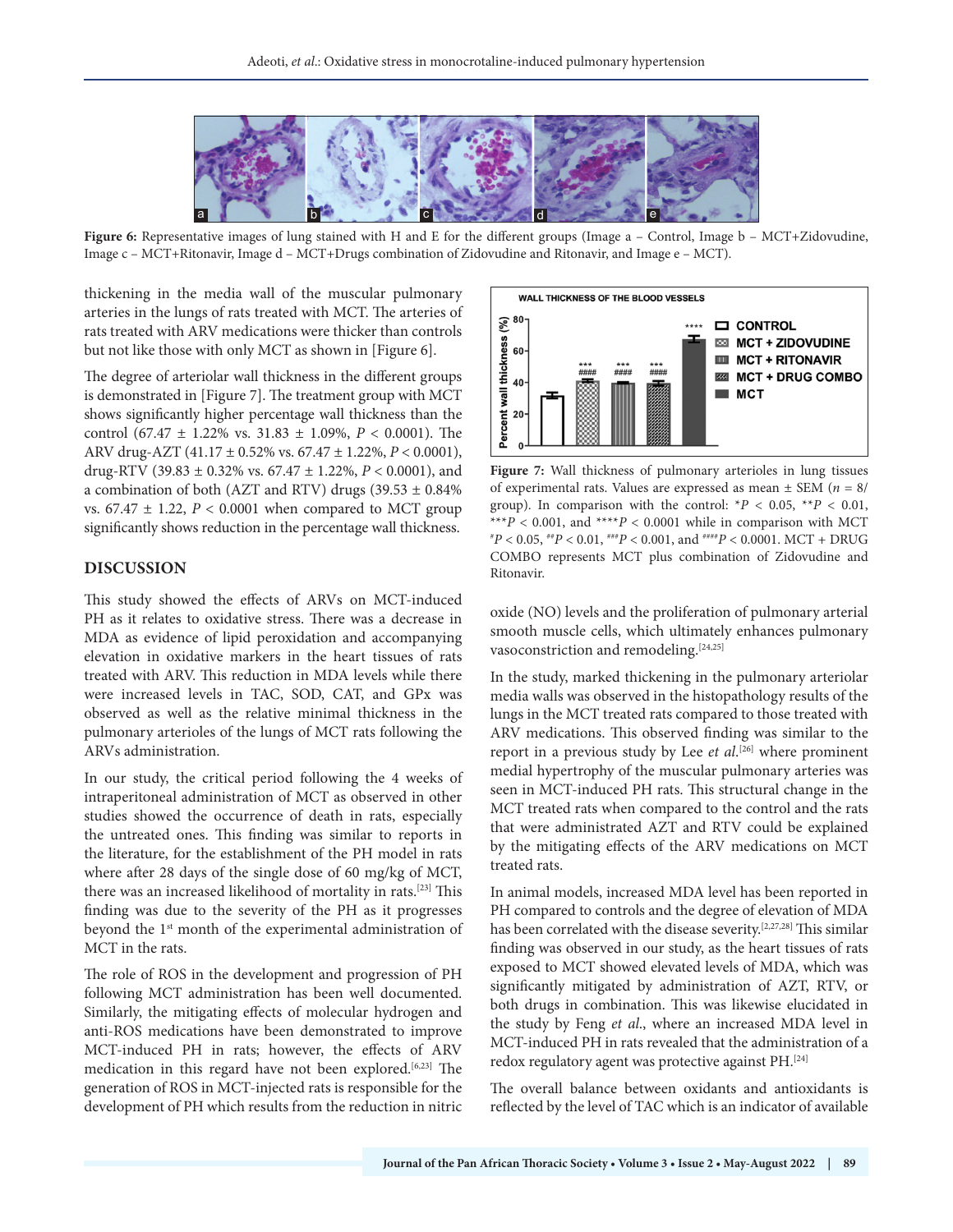enzymatic and non-enzymatic antioxidants in a tissue.<sup>[28]</sup> Our study found depletion in TAC in the MCT treated rats without ARV therapy while higher TAC in the groups on the ARV drugs.

As part of the main enzymatic antioxidant system, SODs catalyze the conversion of superoxide radicals to  $H_2O_2$ while CAT further converts  $H_2O_2$  to water. This activity can reverse pulmonary vascular remodeling and PH. Similar to our findings, significantly lower SOD mRNA expression has been reported in human and animal models.<sup>[29,30]</sup> In animal models, MCT induces oxidative stress by downregulating the expression of genes responsible for mopping up free radicals; hence, SOD preserves NO *in vivo* by scavenging superoxide and preventing the consumptive reactions.[29] In our study, the elevated SOD in the ARV-treated rats could have resulted in the rise in NO which prevented pulmonary vasoconstriction and ultimately averted the development of PH.

Similar findings were observed in the mRNA expression of CAT and GPX mRNA expression where MCT induced severe reduction in the GPX and CAT mRNA gene expression while these effects were significantly mitigated by the administration of the ARV medications, namely, AZT and RTV. An imbalance in the oxidative-antioxidative process in the blood vessel walls with increased ROS results in vasoconstriction, smooth muscle cell proliferation, and vascular remodeling, which if limited, could help alleviate PH.<sup>[31]</sup>

In this study, the administration of the ARV medications, namely, AZT, RTV, or the combination of the two drugs ameliorated the distortion in the oxidant-antioxidant system in rats exposed to MCT. However, this may not be sufficient as therapies for HIV-PH; hence, its combination with PH-specific therapy could be an adjuvant therapy with remarkable improvement. Furthermore, studies are also required to ascertain the role of oxidative stress following ARV medications in the reversal of established PH. In addition, this finding would encourage translational research in this critical area, especially in countries with a high burden of HIV/AIDS to identify the benefits of ARVs in the management of PH in this group of patients.

There is a limitation to this study that warrants discussion. The non-measurement of the right ventricular pressure by right heart catheterization, which is an invasive procedure, to establish an increased pressure in the right ventricle due to PH. However, the findings on histologic examination of the significant thickening of the media wall of pulmonary arteries in the MCT exposed rats but minimal thickening in the ARV treated rats gave an insight in this regard.

# **CONCLUSION**

This study showed the generation of ROS in rats following MCT-induced PH. Also zidovudine and ritonavir ameliorated PH in the experimental rats. However, further research would be required to demonstrate such findings and the protective roles of ARVs in the development of PH in human subjects.

## **Acknowledgment**

This study was supported by the research grant provided by the College of Health Sciences (CHS) of the University of KwaZulu-Natal, South Africa.

## **Declaration of patient consent**

Patient's consent not required as there are no patients in this study.

## **Financial support and sponsorship**

This study was supported by the research grant provided by College of Health Sciences (CHS) of the University of KwaZulu-Natal, South Africa.

## **Conflicts of interest**

There are no conflicts of interest.

## **REFERENCES**

- 1. Sydykov A, Mamazhakypov A, Petrovic A, Kosanovic D, Sarybaev AS, Weissmann N, *et al*. Inflammatory mediators drive adverse right ventricular remodeling and dysfunction and serve as potential biomarkers. Front Physiol 2018;9:609.
- 2. Chang CY, Shih HJ, Huang IT, Tsai PS, Chen KY, Huang CJ. Magnesium sulfate mitigates the progression of monocrotaline pulmonary hypertension in rats. Int J Mol Sci 2019;20:4622.
- 3. Sharma S, Ruffenach G, Umar S, Motayagheni N, Reddy ST, Eghbali M. Role of oxidized lipids in pulmonary arterial hypertension. Pulm Circ Sep 2016;6:261-73.
- Aggarwal S, Gross CM, Sharma S, Fineman JR, Black SM. Reactive oxygen species in pulmonary vascular remodeling. Compr Physiol 2013;3:1011-34.
- 5. Csiszar A, Labinskyy N, Olson S, Pinto JT, Gupte S, Wu JM, *et al*. Resveratrol prevents monocrotaline-induced pulmonary hypertension in rats. Hypertension 2009;54:668-75.
- 6. Ghasemzadeh N, Patel RS, Eapen DJ, Veledar E, Al Kassem H, Manocha P, *et al*. Oxidative stress is associated with increased pulmonary artery systolic pressure in humans. Hypertension 2014;63:1270-5.
- 7. Redout EM, van der Toorn A, Zuidwijk MJ, van de Kolk CW, van Echteld CJ, Musters RJ, *et al*. Antioxidant treatment attenuates pulmonary arterial hypertension-induced heart failure. Am J Physiol Heart Circ Physiol 2010;298:H1038-47.
- 8. Almodovar S, Hsue PY, Morelli J, Huang L, Flores SC, Lung HI. Pathogenesis of HIV-associated pulmonary hypertension: Potential role of HIV-1 Nef. Proc Am Thorac Soc 2011;8:308-12.
- 9. Bigna JJ, Sime PS, Koulla-Shiro S. HIV related pulmonary arterial hypertension: Epidemiology in Africa,